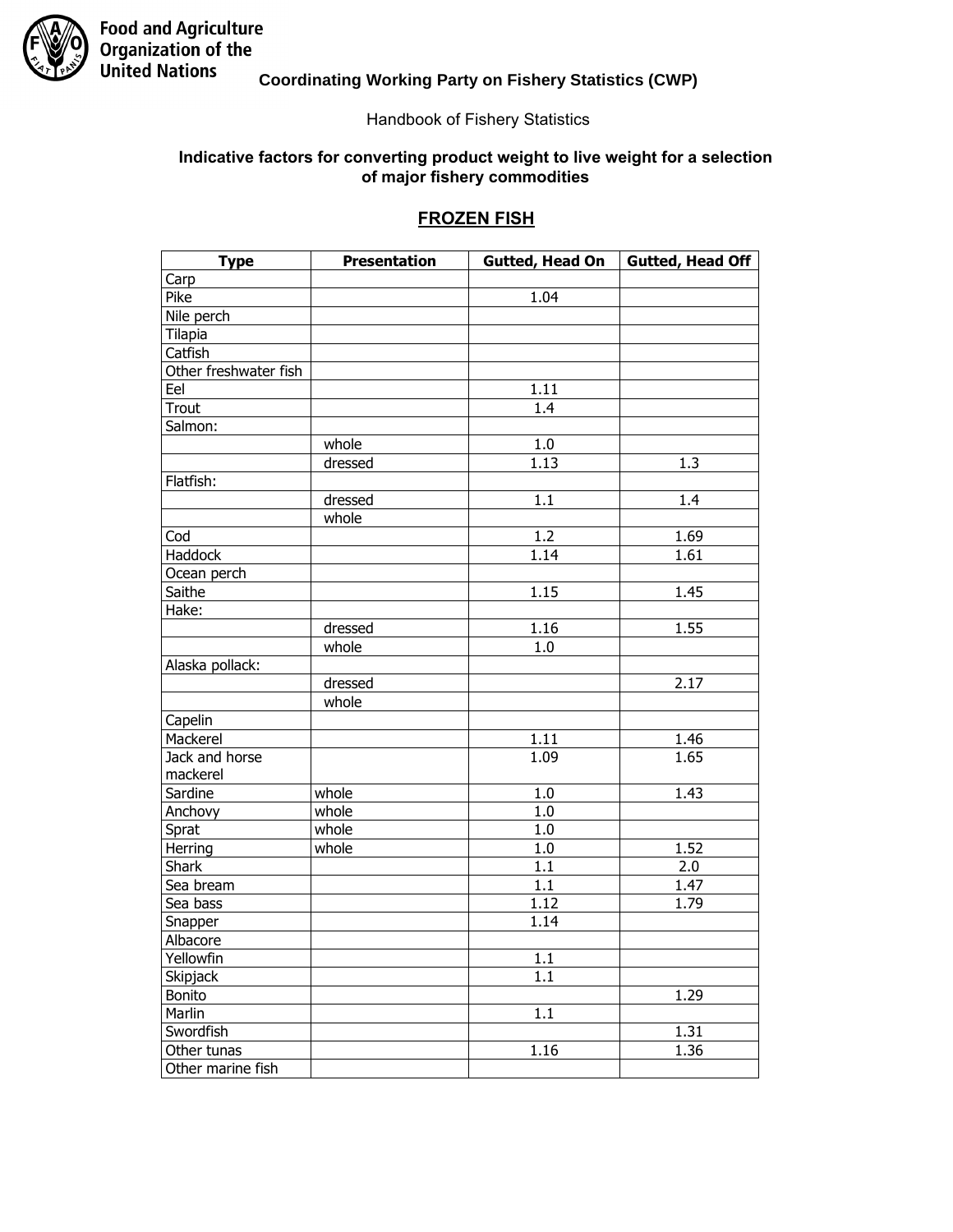# **FILLETS**

| <b>Type</b>    | <b>Presentation</b> | <b>Raw CF</b> | <b>Skin Off CF</b> |
|----------------|---------------------|---------------|--------------------|
| Flatfish       |                     | 2.48          | 2.61               |
| Herring        |                     | 1.62          | 2.17               |
| Cod            |                     | 2.45          | 3.23               |
|                | fillet              |               | 3.23               |
|                | portion             |               | 3.55               |
|                | mince               |               | 3.23               |
| Mackerel       |                     | 1.95          | 2.60               |
| Haddock        |                     | 2.77          | 2.91               |
|                | fillet              |               | 2.81               |
|                | portion             |               | 3.20               |
| Ocean perch    |                     | 2.92          | 3.11               |
| Saithe         |                     | 2.12          | 2.55               |
| Hake           |                     | 2.53          | 2.90               |
|                | fillet              |               | 2.90               |
|                | portion             |               | 3.19               |
|                | mince               |               | 2.90               |
| Alaska pollack |                     |               | 3.78               |
|                | fillet              |               | 3.78               |
|                | mince               |               | 3.78               |
| Salmon         |                     | 2.00          | 2.00               |
|                | steaks              | 1.60          |                    |
| Tuna           |                     | 1.54          | 1.92               |
|                | loins               |               |                    |
| Catfish        |                     | 2.63          | 3.55               |
|                | steaks              | 2.40          |                    |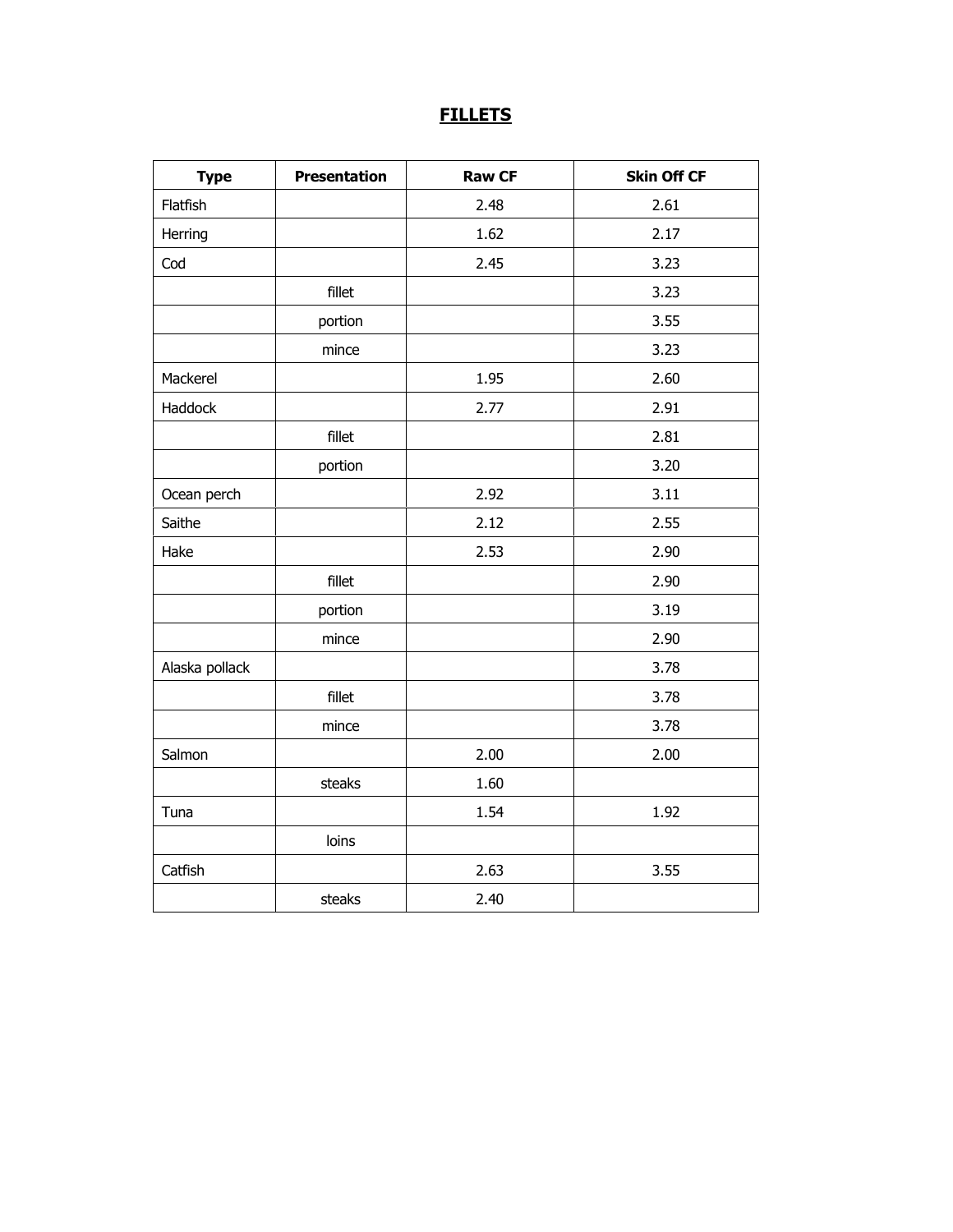## **FISH DRIED, WHETHER OR NOT SALTED**

| <b>Type</b>       | <b>Basic</b><br><b>Product</b> | <b>Conversion Factor for Basic</b><br><b>Product</b> | <b>Deduced CF</b> |
|-------------------|--------------------------------|------------------------------------------------------|-------------------|
|                   |                                |                                                      |                   |
| Stockfish         | gutted cod                     | 1.2                                                  | 1.94              |
| Klipfish          | filleted cod                   | 2.45                                                 | 3.97              |
| Hake              | fillet                         | 2.53                                                 | 4.1               |
| Shark             | fillet                         | 2.4                                                  | 3.89              |
| Shark fins        |                                |                                                      | 0                 |
| lTuna             | fillet                         | 1.54                                                 | 2.49              |
| Pilchard          | fillet                         | 1.62                                                 | 2.62              |
| Tilapia           | gutted                         | 1.2                                                  | 1.94              |
| Other freshwater  | fillet                         | 2.45                                                 | 4                 |
| <b>Other</b> fish | fillet                         | 2.45                                                 | 4                 |

NB: the conversion factor for dried fish is taken as 1.62 times the CF for the basic product

### FISH SALTED, WET OR IN BRINE

| <b>Type</b>     | <b>Observed Conversion Factors</b><br>(range) | Mean or<br><b>Recommended CF</b> |
|-----------------|-----------------------------------------------|----------------------------------|
|                 |                                               |                                  |
| Freshwater fish |                                               | 1.5                              |
| Cod             | $1.79 - 2.2$                                  | 2.0                              |
| Other demersal  | $1.3 - 2.4$                                   | 1.6                              |
| Herring         | $1.09 - 1.61$                                 | 1.39                             |
| Sardine         | $1.3 - 1.92$                                  | 1.48                             |
| Mackerel        | $1.16 - 2.15$                                 | 1.45                             |
| Anchovy         | 1.33                                          | 1.33                             |
| Salmon          |                                               | 1.5 (assumed)                    |
| Other pelagic   | $1.28 - 1.5$                                  | 1.39                             |
| Fish roes       |                                               | 1.0                              |

All data taken from FAO Fisheries Circular No. 847 and FAO Fisheries Technical Paper. No. 309

## **SMOKED FISH**

| <b>Type</b>         | Yield $1$         | <b>Deduced CF</b> |
|---------------------|-------------------|-------------------|
| Herring             | 0.67              | 1.49              |
| Sardine             | $-0.67$           | 1.49              |
| Mackerel            | 0.6               | 1.67              |
| Other small pelagic | $-0.67$           | 1.49              |
| Eel                 | 0.7               | 1.43              |
| Salmon              | 0.52              | 1.92              |
| Haddock             | 0.57              | 1.75              |
| Skipjack            |                   | 2.30 <sup>2</sup> |
| Other smoked fish   | 0.62 <sup>3</sup> | 1.61              |

<sup>1</sup> From Torry Research Station, Advisory Note. No. 17 "Measures, storage rates and yields of fishery products"<br><sup>2</sup> From FAO Fisheries Circular No. 847<br><sup>3</sup> Assumed average (of all species)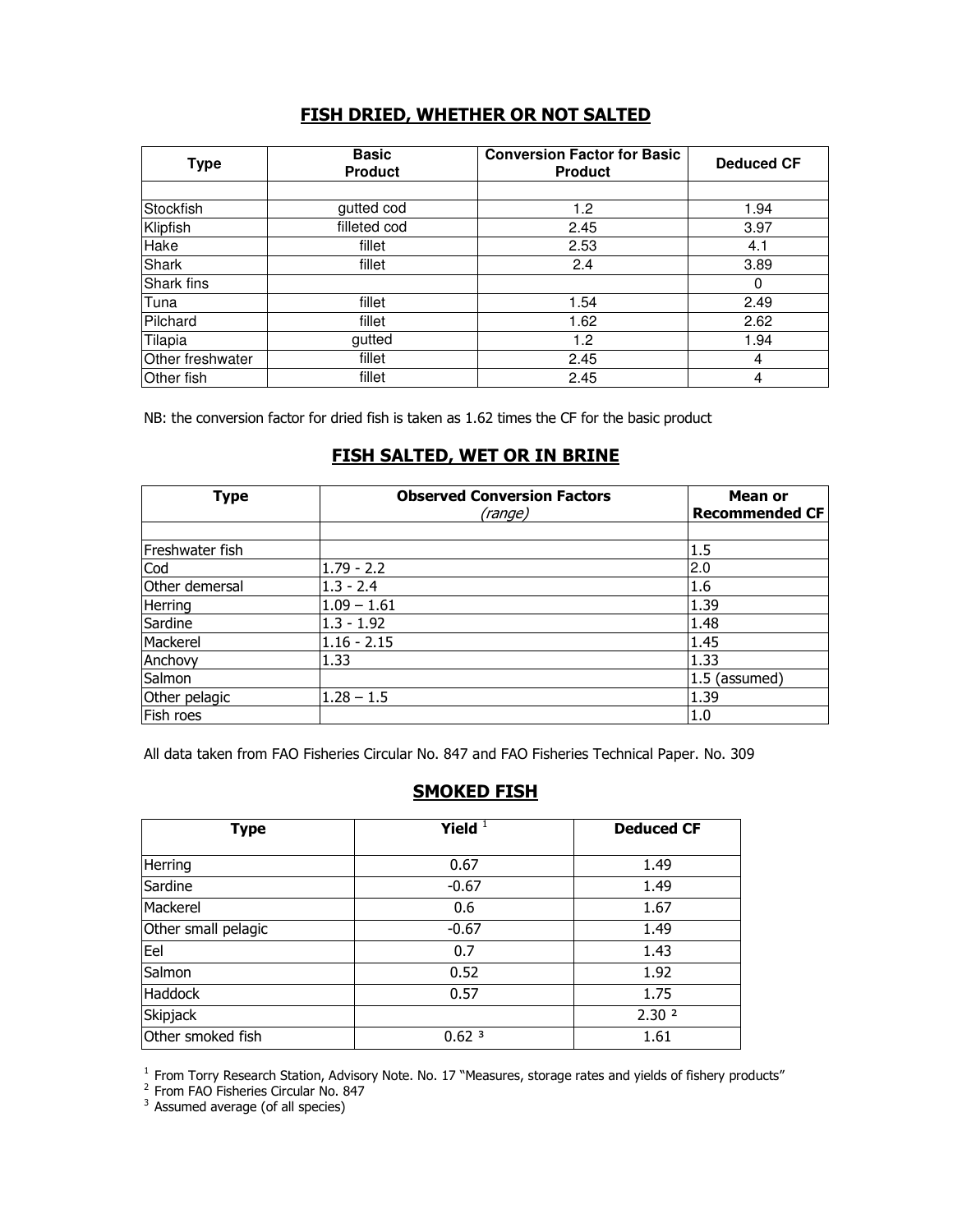## **CRUSTACEANS AND MOLLUSCS**

### Fresh, chilled, frozen, dried

| <b>Type</b>        | <b>Presentation</b>        | Indicative $CF1$ |
|--------------------|----------------------------|------------------|
| Shrimps and prawns | tails (shell on)           | 1.63             |
|                    | tails (peeled)             | 2.8              |
|                    | meat                       | 2.8              |
| Lobsters           | tails (shell on)           | 2.63             |
|                    | meat                       | 3.86             |
| Crabs              | meat                       | 6.00             |
| Oysters            | meat                       | 10.00            |
|                    | meat (dried)               | 10.00            |
| Clams              | meat                       | 6.00             |
|                    | meat (dried)               | 10.6             |
| Mussels            | meat                       | 6.00             |
| Scallop            | meat                       | 9.10             |
|                    | meat (dried)               | 10.6             |
| Abalone            | meat                       | 2.44             |
| Squid              | whole                      | 1.00             |
|                    | raw, gutted                | 1.45             |
|                    | raw, gutted, skin off      | 2.34             |
|                    | raw, gutted, tentacles off | 2.3              |
|                    | edible meat                |                  |
|                    | dried, whole               | 1.55             |
|                    | dried, gutted              | 4.00             |
| Cuttlefish         | frozen                     | 1.0              |
|                    | frozen, gutted             | 1.6              |
|                    | dried                      | 1.6              |
| Octopus            | frozen                     | 1.3              |
|                    | frozen, gutted             |                  |
|                    | dried                      | 4.0              |

 $1$  Mainly based on mean of ranges of observed values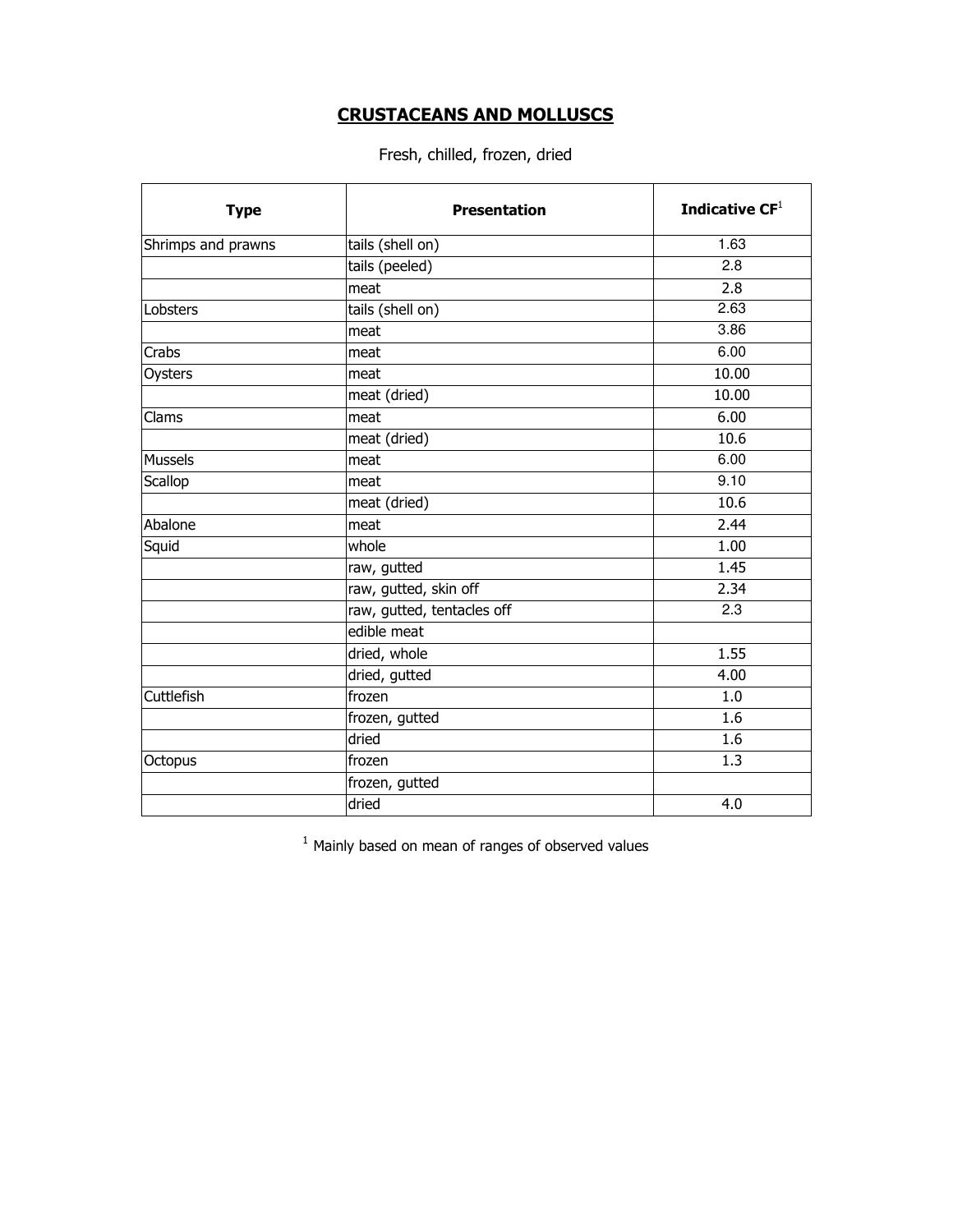## FISH, PREPARED OR PRESERVED, CANNED

| Type                                             | <b>Basic CF</b> | <b>Processing Factor</b> | <b>Derived CF</b> |
|--------------------------------------------------|-----------------|--------------------------|-------------------|
|                                                  |                 |                          |                   |
| Salmon: steak, bone-in                           | 1.6             | 0.75                     | 1.2               |
| Herring: filleted                                | 1.62            | 0.75                     | 1.22              |
| Sardine: head off, gutted                        | 1.43            | 0.75                     | 1.07              |
| Albacore, Bonito, Other<br>Tuna: flesh, boneless | 1.92            | 0.75                     | 1.44              |
| Mackerel, Jack Mackerel:<br>fillet               | 1.95            | 0.75                     | 1.46              |
| Eel:<br>fillet                                   | 27              | 0.75                     | 2.03              |

### **FISH PREPARATIONS IN CONTAINERS**

| <b>Type</b>                                          | <b>Basic CF</b> | <b>Processing Factor</b> | <b>Derived CF</b> |
|------------------------------------------------------|-----------------|--------------------------|-------------------|
|                                                      |                 |                          |                   |
| Salmon, smoked                                       |                 |                          | 1.92              |
| Herring, semi-preserved,<br>Marinated, etc.): gutted | 1.06            | 0.75                     | 0.8               |
| Herring, fillets, semi-                              |                 |                          |                   |
| preserved: fillet                                    | 1.62            | 0.75                     | 1.22              |
| Anchovy, salted: fillet                              | 2.17            | 0.75                     | 1.63              |
| Caviar                                               |                 |                          | 1                 |
| Caviar substitutes                                   |                 |                          | 1                 |
| Fish balls: fillet                                   | 3.23            | 0.6                      | 1.94              |
| Fish cakes: fillet                                   | 3.23            | $0.25$ to $0.35$         | $0.80$ to $1.13$  |
| Fish ham: filet                                      | 3.23            | $0.80$ to $0.90$         | 2.58 to 2.91      |
| Fish sausages: fillet                                | 3.23            | $0.50$ to $0.65$         | 1.62 to 2.10      |
| Fish paste: fillet                                   | 3.23            | 0.70 0.75                | 2.26 to 2.42      |
| Fish, fermented: fillet                              | 3.23            | 0.5                      | 1.62              |
| Fish roes                                            |                 |                          | 0                 |